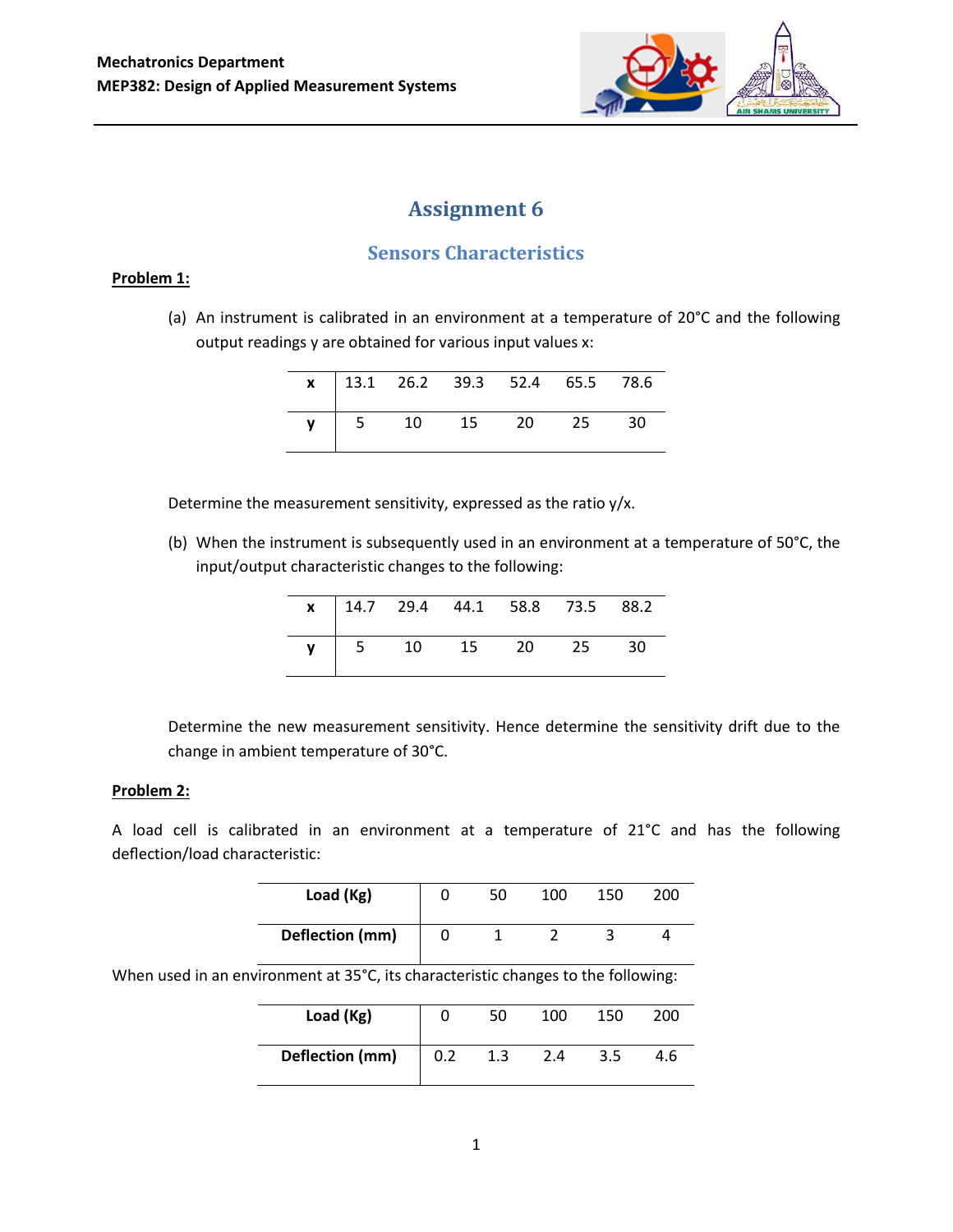

- (a) Determine the sensitivity at 21°C and 35°C.
- (b) Calculate the total zero drift and sensitivity drift at 35°C.
- (c) Hence determine the zero drift and sensitivity drift coefficients (in units of  $\mu$ m/°C and( $\mu$ m per  $kg)/(°C)$ ).

#### **Problem :3**

An unmanned submarine is equipped with temperature and depth measuring instruments and has radio equipment that can transmit the output readings of these instruments back to the surface. The submarine is initially floating on the surface of the sea with the instrument output readings in steady state. The depth-measuring instrument is approximately zero order and the temperature transducer first order with a time constant of 50 seconds. The water temperature on the sea surface,  $T_0$ , is20°C and the temperature  $T_x$  at a depth of x metres is given by the relation:  $T_x = T_0 - 0.01x$ 

- (a) If the submarine starts diving at time zero, and thereafter goes down at a velocity of 0.5 metres/second, draw a table showing the temperature and depth measurements reported at intervals of 100 seconds over the first 500 seconds of travel. Show also in the table the error in each temperature reading.
- (b) What temperature does the submarine report at a depth of 1000 metres?

#### **Problem 4:**

A capacitive level sensor is used to detect the level of water in a reservoir with 1m length. The sensor is made of a co-axial type capacitor with inner and out radii equal to 2mm and 4mm, respectively. The length of the sensor is 40cm and put at a 10cm from the bottom of the reservoir, assume the relative permittivity of water to be 2.5.

- (a) Determine the sensitivity of the sensor
- (b) If the water level in the reservoir is changing with time with the pattern shown below. Sketch the output of the sensor due to such changes indicating the reading of the sensor at each crossing point.

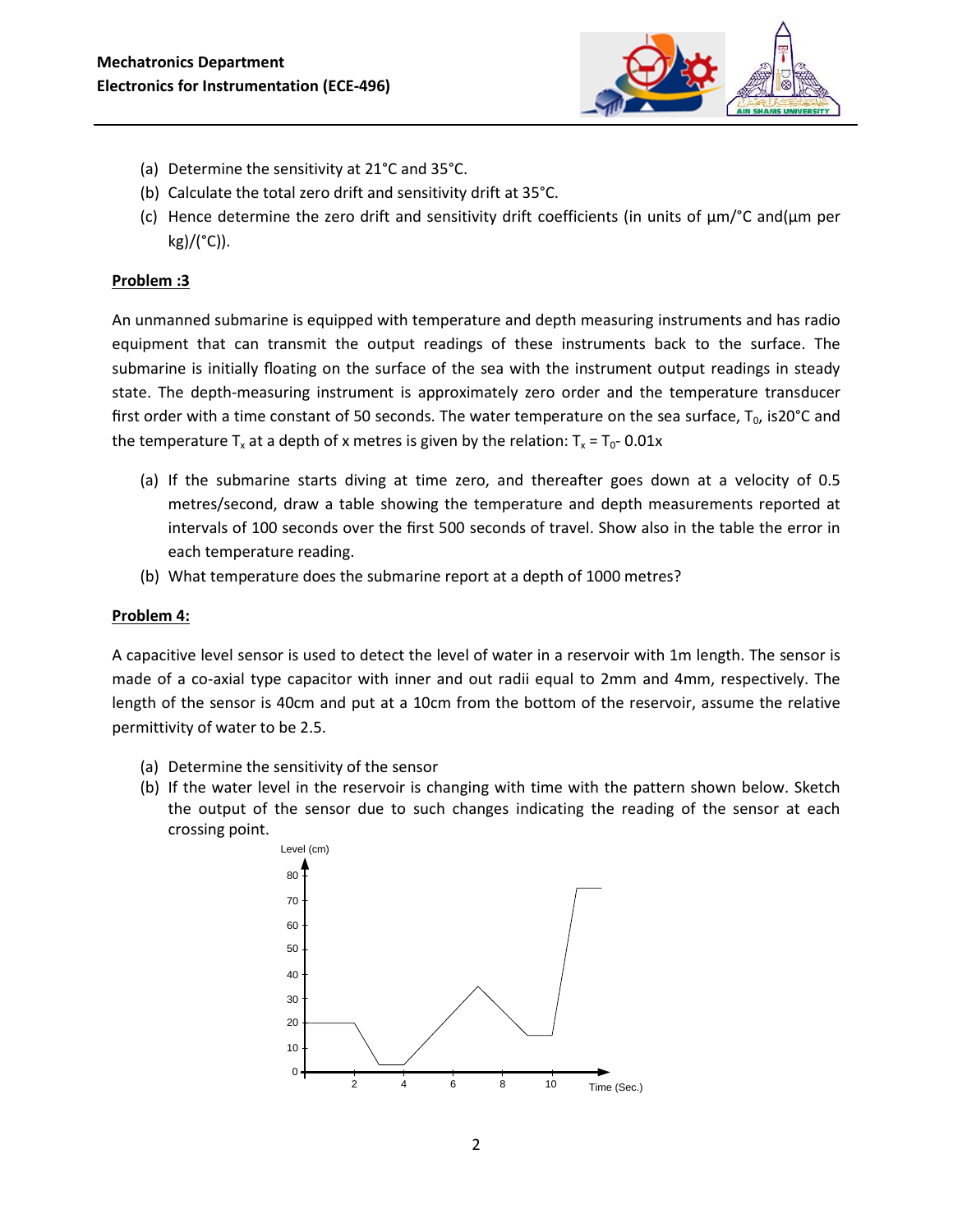

#### **Problem 5:**

You have a capacitive sensor that changes capacitance in response to changes in humidity according to the following equation:

 $C = 0.90 \mu F + 0.002 \mu F^*(%$  humidity)

You integrate this capacitor into an LC circuit and measure the resonant frequency to determine the sensor's change in capacitance due to change in humidity. The inductor has an inductance of 10 mH. The resonant frequency,  $f_{res}$ , (in Hz) of an LC oscillator is

 $f_{res} = 1/(2 \pi \sqrt{LC})$ 

You are an expert in circuit design and quickly whip up a circuit that measures the resonant frequency and outputs a voltage with the following transfer function:

 $V_{out} = f_{res} \alpha$  where  $\alpha = 1$  *mV/Hz* 

Assume all system elements of the system are ideal and precisely the value specified.

- (a) What is the transfer function of the overall sensor system (humidity  $\rightarrow$  voltage)?
- (b) What is the range of possible outputs? What is the offset?
- (c) What is the nominal sensitivity of the sensor system using this 10 mH inductor? What is the sensitivity at 75% humidity? At 100% humidity?
- (d) Derive the Taylor Series expansion (through the 2nd derivative) of the output signal about the nominal capacitance value (Co = 1  $\mu$ F when RH = 50%). (Hint: Taylor series of a function  $f(x)$ around point (*a*) is:

$$
f(x) = f(a) + \frac{f'(a)}{1!}(x-a) + \frac{f''(a)}{2!}(x-a)^2 + \frac{f'''(a)}{3!}(x-a)^3 + \dots
$$

(e) At 75% humidity, what is the ratio of the quadratic term to the linear term? What would we like this ratio to be? Give your answer both symbolically and in terms of the provided component values. Does the ratio get larger or smaller as the humidity gets closer to 50%?

### **Problem 6:**

A resistor has a temperature dependence of resistance given by:

$$
R = R_{T0} e^{\beta \frac{(T - T_0)}{T T_0}}
$$

In this expression T<sub>0</sub> = 300 K, β = 3000 K, and R<sub>T0</sub> is 1000 Ω. This is a typical temperature dependence for a Negative Temperature Coefficient (NTC) thermistor, commonly used as a temperature sensor in lowaccuracy applications.